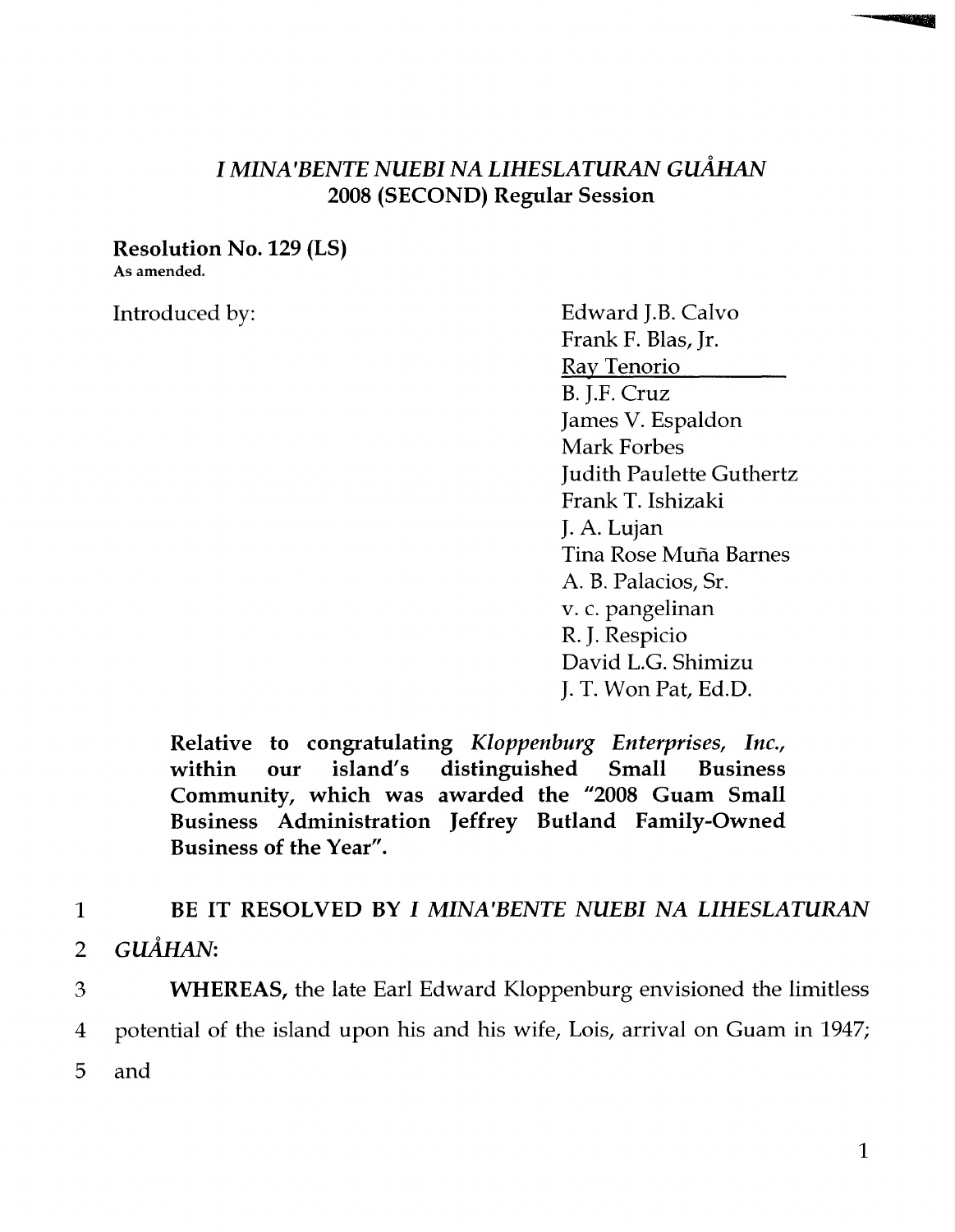**1 WHEREAS,** Earl and Lois Kloppenburg started their business in 1950 2 with the opening of Guam Factors, a gift shop specializing in sales of imports 3 from the Orient and whose business holdings grew to include the Specialty 4 House, Earl's Hut, The Office, Tapa Room, Hideaway and Coffee Pot 5 Restaurants; and

6 **WHEREAS,** the businesses were consolidated into Kloppenburg 7 Enterprises, Inc. *(KEI)* in 1964; and

8 **WHEREAS,** *Kloppenburg Enterprises Inc.* first founded Pacific Island 9 Caterers (now, Lufthansa Services Group, LSG) in 1966. The company then 10 opened a several more businesses from 1966 to 1969 to include Earl's Hut, a 11 forty (40) unit hotel; Turtle Tours (a Transport and Charter Company); 12 Paradise Pier (a water sports activity center in Merizo); and Turtle Cove, a 13 sixty (60) unit A-frame campsite with water and recreational activities, 14 including fairs featuring craftsman and dancers from Guam and Micronesia; 15 and

16 **WHEREAS,** *Kloppenburg Enterprises Inc.* consists of Turtle Tours, the 17 Shopping Express Bus System, Adventure River Cruises and Iruka (Dolphin) 18 Watching Adventure Tour. The company also offers the following optional 19 tours: Eco Adventure Tours; Iruka Sun Tour; Nautilus Guam Tour and Agana 20 Bay Sunset Cruise Tour. In addition to being the market leader in the tourism 21 industry, *KEI* participates in the privatization of the mass transit service and 22 offers bus service to the local market; and

23 **WHEREAS,** Kloppenburg Enterprises Inc. employs one hundred thirty 24 (130) individuals in the combined optional tour and transportation business.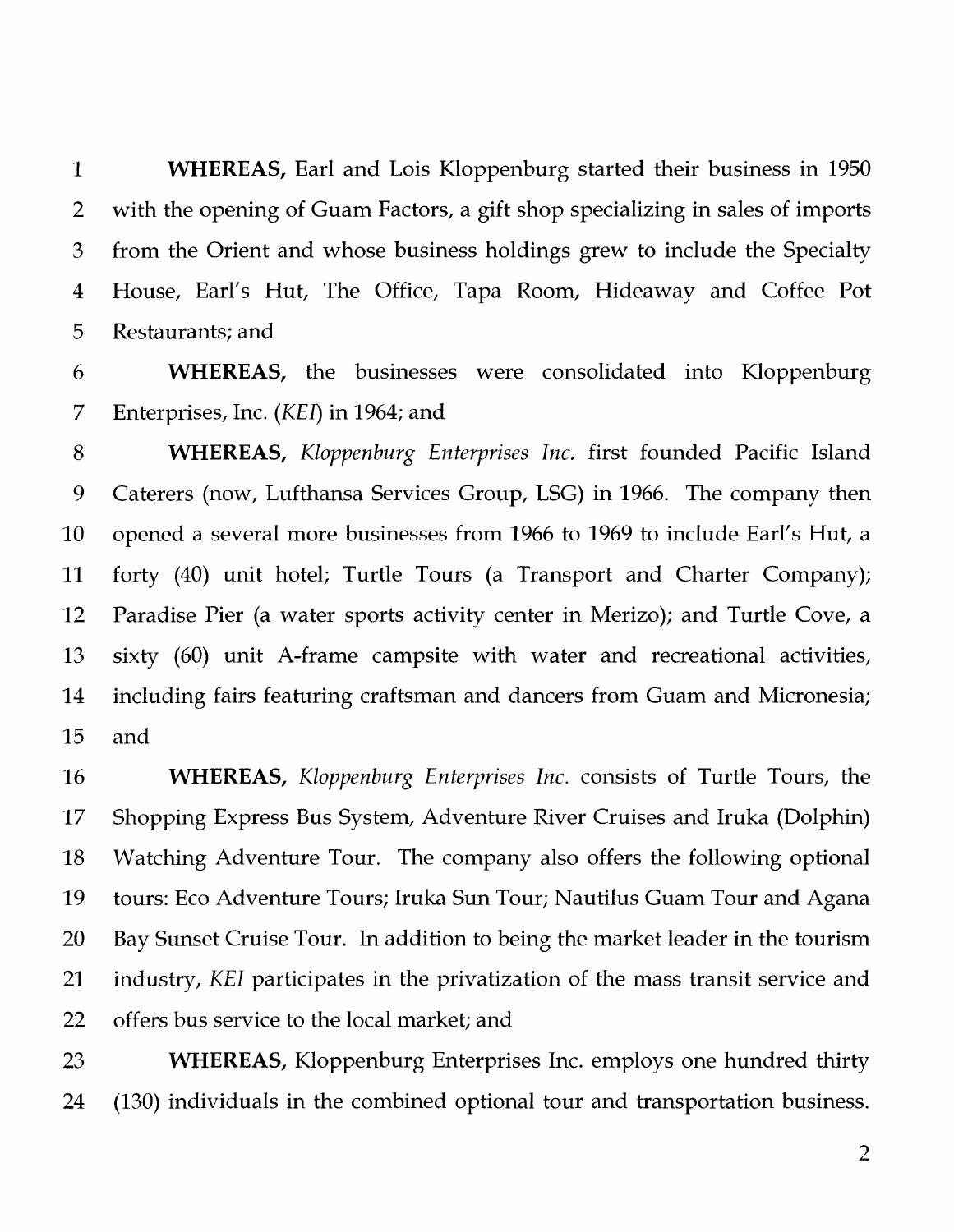1 The company anticipates an increase in employment opportunities 2 particularly in its transportation segment with the realignment of the United 3 States military bases from Japan to Guam; and

4 **WHEREAS,** the Kloppenburg family are pioneers of Guam's tourism 5 industry, and Bradley Kloppenburg, the third generation of the Kloppenburg 6 legacy, has joined the business and has a major role in determining new 7 business opportunities that KEI may have an interest in; now, therefore, be it

8 **RESOLVED,** that *I Mina'Bente Nuebi Na Liheslaturan Guahan* does 9 hereby, on behalf of the people of Guam, congratulate Mr. Bruce 10 Kloppenburg, Mrs. Donna Kloppenburg, Mr. Tom Kloppenburg, Mr. Travis 11 Kloppenburg and Mr. Bradley Kloppenburg, Principal Owners, *Kloppenburg*  12 *Enterprises, Inc.* within our islands Small Business Community, which was 13 awarded the "2008 Small Business Administration Jeffrey Butland Family-14 Owned Business of the Year"; and be it further

15 **RESOLVED,** that the Speaker certify, and the Secretary of the 16 Legislature attest to, the adoption hereof and that copies of the same be 17 thereafter transmitted to *Kloppenburg Enterprises, Inc.;* and to the Honorable 18 Felix P. Camacho, *I Maga' lahen Guahan.*